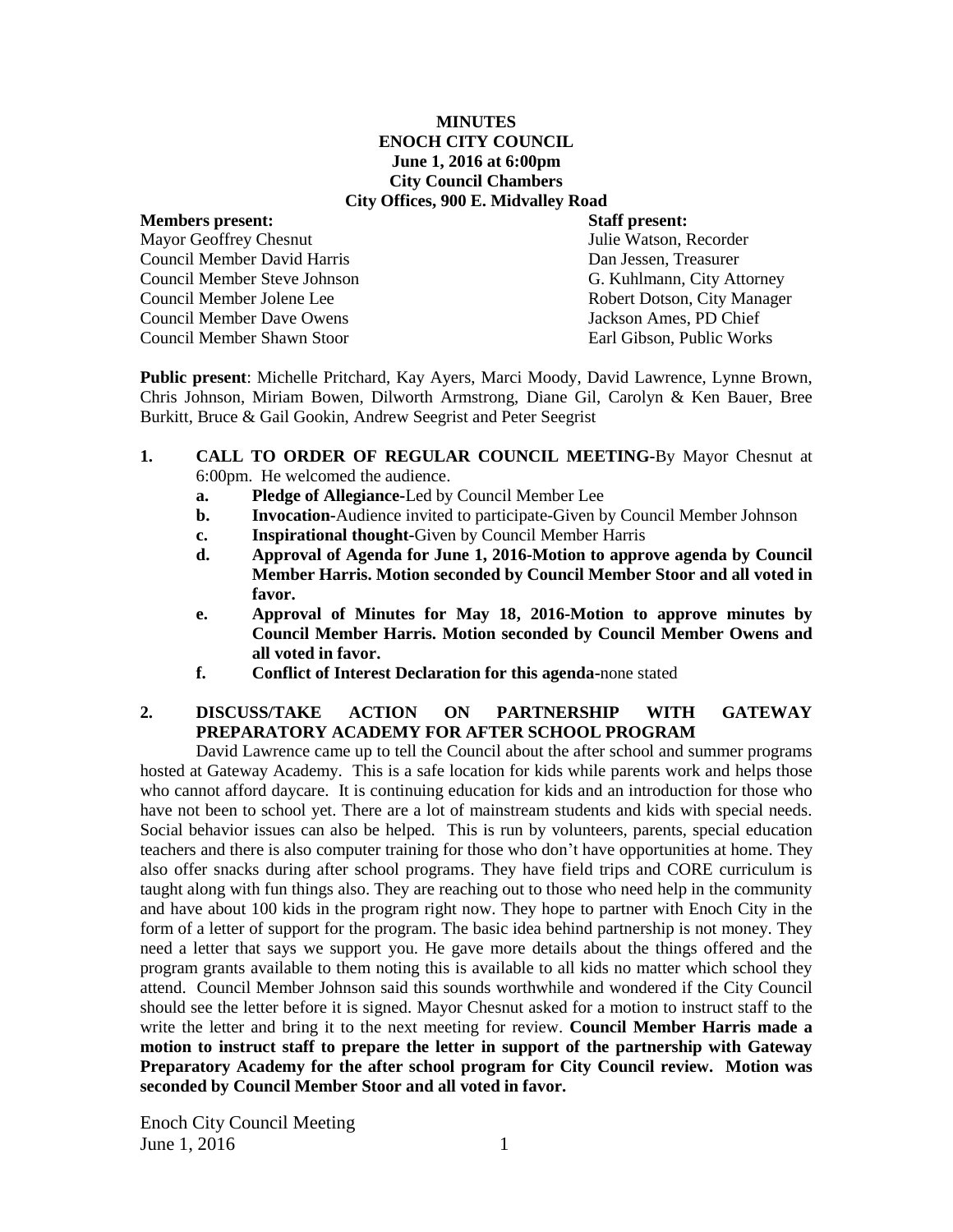#### **3. DISCUSS/TAKE ACTION ON DOG PARK PROPOSAL**

Mayor Chesnut said this proposal was presented at the last meeting. They need a letter confirming that Enoch City will allocate property located on Minersville Highway adjacent to new animal shelter. He asked if there were more questions. Council Member Johnson asked what "allocate" means. Mayor Chesnut confirmed we own the land and let them use it for the dog park with our oversite and control. Volunteers will do most of the work to build the park. Lynne Brown, VP of Festival Country Canines said they will write the grant as a 501-(c)3. They are in competition with 12 other sites in the country. In order to apply they need the form letter on Enoch letterhead stating they have the land dedicated. They are very hopeful. The question was asked what they would do if they do not get the grant. Lynne said they have other options with other grants and have a certified professional grant writer to help them. Also there will be fund raising. City Manager Dotson said we will decide where to locate the park in relation to the proposed new shelter building. The first thing will be to fence it using grant money and then the other things will be developed like trees, water, gravel areas and the like. Mayor Chesnut asked for a motion to authorize the administration to sign the letter and provide it to the Festival Country Canines for the land. **Council Member Harris made a motion to authorize the preparation of the letter for Festival Country Canines. Motion was seconded by Council Member Owens and all voted in favor.** 

## **4. DISCUSS VACATING AN EASEMENT LOCATED BETWEEN LOTS 186 & 187 IN TRAILS WEST SUBDIVISION, PHASE 11 AND SET A PUBLIC HEARING FOR JUNE 15, 2016**

Mayor Chesnut asked City Manager Dotson about this. City Manager Dotson said the developer that created this subdivision had the intent to run Santa Fe Drive from Homestead to the property to the south and they put a 5 foot walkway easement there. In the meantime Iron Mountain Subdivision, lots 18 & 19 went in and they blocked it off so there is no planned use for that 5 foot strip anymore. The property owner on Homestead has petitioned to have the 5 foot walkway abandoned by the City so that strip of land would revert to the property owners who split it and fence it off so people are not walking between their lots.

Council Member Lee asked if this could be a trail into the park in Iron Mountain that is planned for future development. She is over trails and her goal would be to bring the community together by tying that into our trail system. City Manager Dotson said there also is a public utility easement where a trail could be on east side of the corner lot on the west end of Homestead. It is 15 feet wide and would go to the park as an alternative plan. Council Member Lee said she would like to consider the option of keeping the five foot easement until she can talk with property owners to explore the possibilities of a trail going through there. City Manager Dotson said that has not been considered before and the property owners are just concerned about people wandering between their yards at this time. He added we would have to make sure these two property owners did not fence it on either side of this pathway to create a blind alley which invites crime. Dark areas where kids can get hurt are one thing we try to avoid. City Manager Dotson said this is a public walkway on their property but they can't build a fence on that area. Council Member Lee said when you have a dedicated easement you can put a fence up however if needed the easement can still be used and the fence torn down. Mayor Chesnut said if the Council is leaning toward not taking action tonight to see if there are other possibilities then we can look at tabling this. Council Member Lee said she would like a pathway there and would have no problem checking with other owners for feasibility. Council Member Harris said this would go directly through lot 18 and he is skeptical this would be a practical way of making this work although more trails are nice. Mayor Chesnut asked for a motion to table this action to give Council Member Lee the option to approach the owners regarding a trail.

Enoch City Council Meeting June 1, 2016 2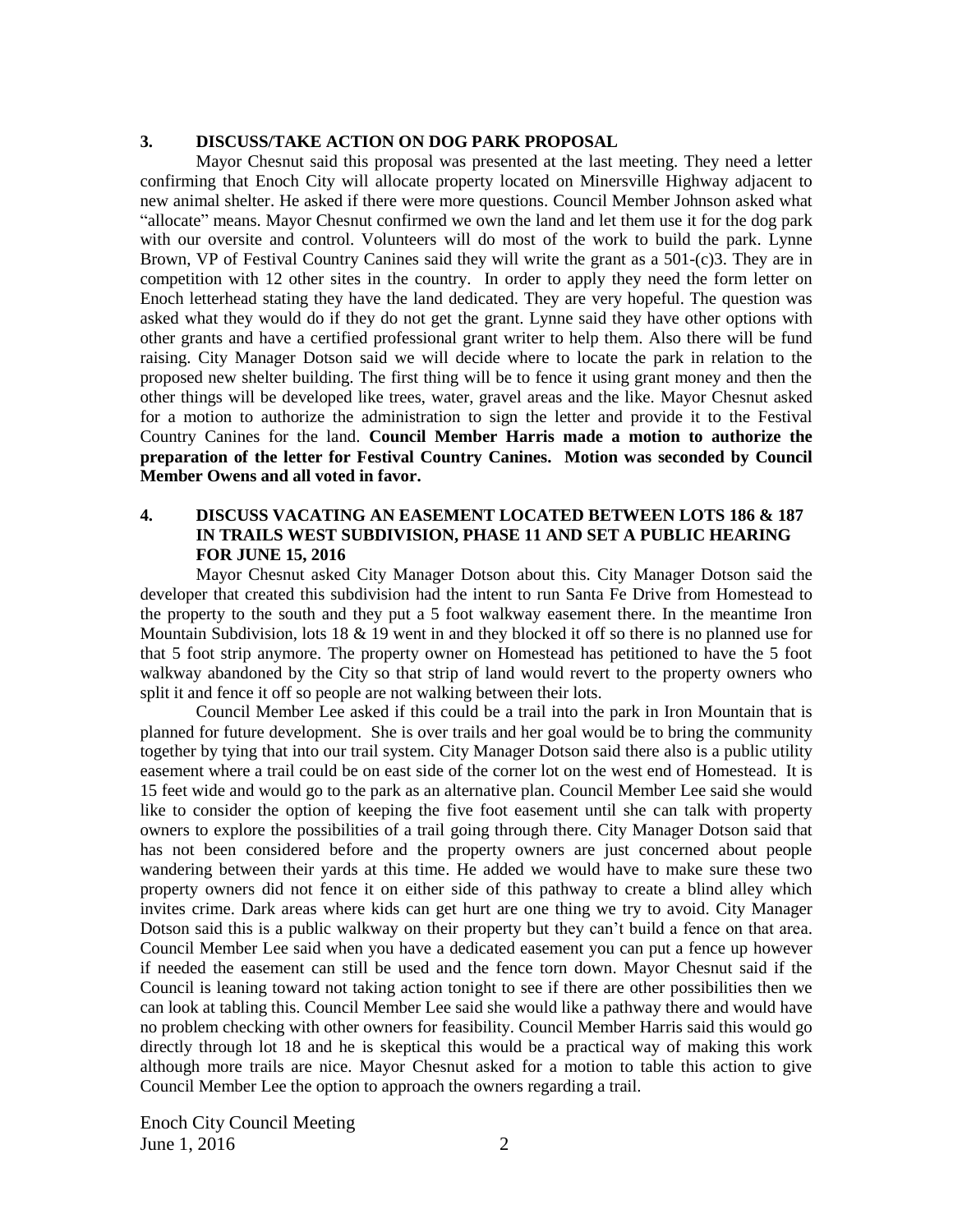**Council Member Harris made a motion to table item #4 vacating the easement until July 6th, 2016. Council Member Owens seconded the motion and all voted in favor.**

## **5. DISCUSS/TAKE ACTION ON DRAFT EPA-USGS TECHNICAL REPORT: PROTECTING AQUATIC LIFE FROM EFFECTS OF HYDROLOGICAL ALTERATION**

Council Member Harris said the Homebuilders Association is adamantly opposed to this. It is written into this report that it would give the EPA power over pumping of underground water and use of our water rights. Council Member Lee said she talked to a water professor about this and we should tell the Conservancy District we support them to oppose this and uphold the State water rights to govern State owned water.

Mayor Chesnut asked City Manager Dotson for the options. He said the Conservancy District and water users have met and discussed what steps can be taken. The comment period is going where comments can be posted on the Federal Register. There have only been 14 comments so far by those who love it. No one is commenting on the complexity this policy would make to our structure which is all underground. They are working to develop resolutions that are not just comments and also send that to our representatives in Washington. The Conservancy District is proposing that he bring this to the Council for their support. They can comment individually too. Mayor Chesnut said he has talked with the attorney for the Conservancy District and they are constructing a resolution. Council Member Harris asked if we need to take any action now. Mayor Chesnut said when he gets the resolution he will put it on the next available agenda. There was no action taken.

#### **6. PUBLIC COMMENTS**

Mayor Chesnut invited public comments saying come up to the podium and state name and address for the record and please be brief.

Gail Gookin of 1470 Highland Trails asked if we are instituting summer watering hours yet. *Mayor Chesnut said that is in place now.*

Kay Ayers of 4511 Marshal Trail said it is awesome to have the dog park. She read comments in today's paper that the dog pound dogs would be able to interact with the other dogs and she asked if the City would inoculate the pound dogs before they mix with the other dogs coming to the park. Also she stated concerns about the maintenance of the park saying it should not be at taxpayer's expense. If you use it, you pay for it. She also was concerned about the liability.

#### **7. COUNCIL/STAFF REPORT**

Earl Gibson had no comments. Council Member Lee asked him how Memorial Day went at the cemetery. Earl said it was good and the flags looked great.

Chief Ames said it is business as normal for the PD. More kids are out late at night so they are trying to rein that in. ATV'ers are out more so they are trying to educate them on the ATV laws. We have two cadets at POST and they graduated the first half of the academy and are starting the second block. They will graduate in August.

City Manager Dotson said he was contacted by someone who wants to build multifamily residential with two 12-plexes for retired people. The place he wants to do it is on the outside edge of Enoch in more of a commercial area. We have no zoning for that type of housing and he wants to talk about annexing and creating another zone. We don't allow that type of building in our ordinances now.

Mayor Chesnut said he got a letter from a citizen who wanted to thank the staff for the great job they did for Memorial Day at the cemetery. He had concerns about his aunt's grave and it was all completed with sod and a flag and they were very pleased. The cemetery looked great so kudos to staff.Another item relating to Earl is one of his trusted men has put in two week notice so we

Enoch City Council Meeting  $June 1, 2016$  3